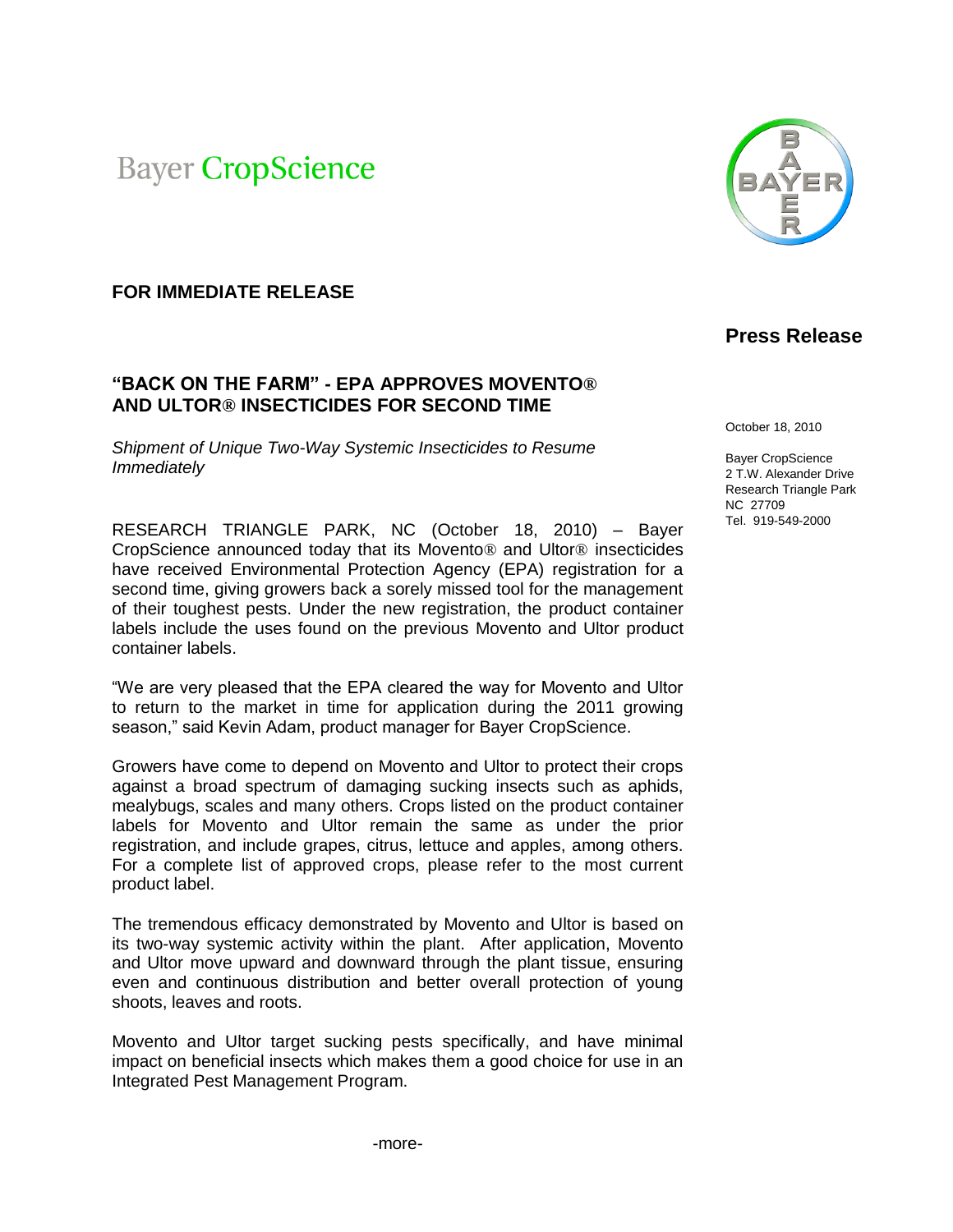# **Bayer CropScience**

# *Registration News Release/Page 2*

Production and shipment of Movento and Ultor had been halted earlier this year due to an administrative error committed by the EPA during its initial review and approval of spirotetramat in 2008. While conducting its second review, EPA allowed the distribution channel to sell and distribute existing stocks of Movento and Ultor inventory in their possession, and growers could still legally use the products according to the previously approved labeling. With the recent EPA registration action, growers may purchase and use new product inventory according to label instructions.

For more information contact: Beth Roden External Communications Lead Bayer CropScience Tel: (919) 549-2030 Email: [beth.roden@bayercropscience.com](mailto:beth.roden@bayercropscience.com)

Ayanna Luke Porter Novelli Tel. (404) 995-4536 Email: [ayanna.luke@porternovelli.com](mailto:ayanna.luke@porternovelli.com)

### **About Bayer CropScience**

Bayer is a global enterprise with core competencies in the fields of health care, nutrition and high-tech materials. Bayer CropScience AG, a subsidiary of Bayer AG with annual sales of about EUR 6.5 billion (2009), is one of the world's leading innovative crop science companies in the areas of crop protection, non-agricultural pest control, seeds and traits. The company offers an outstanding range of products and extensive service backup for modern, sustainable agriculture and for non-agricultural applications. Bayer CropScience has a global workforce of 18,700 and is represented in more than 120 countries. This and further news is available at: www.press.bayercropscience.com.

### **Forward-looking statement**

This news release may contain forward-looking statements based on current assumptions and forecasts made by Bayer Group or subgroup management. Various known and unknown risks, uncertainties and other factors could lead to material differences between the actual future results, financial situation, development or performance of the company and the estimates given here. These factors include those discussed in Bayer's public reports, which are available on the Bayer website at